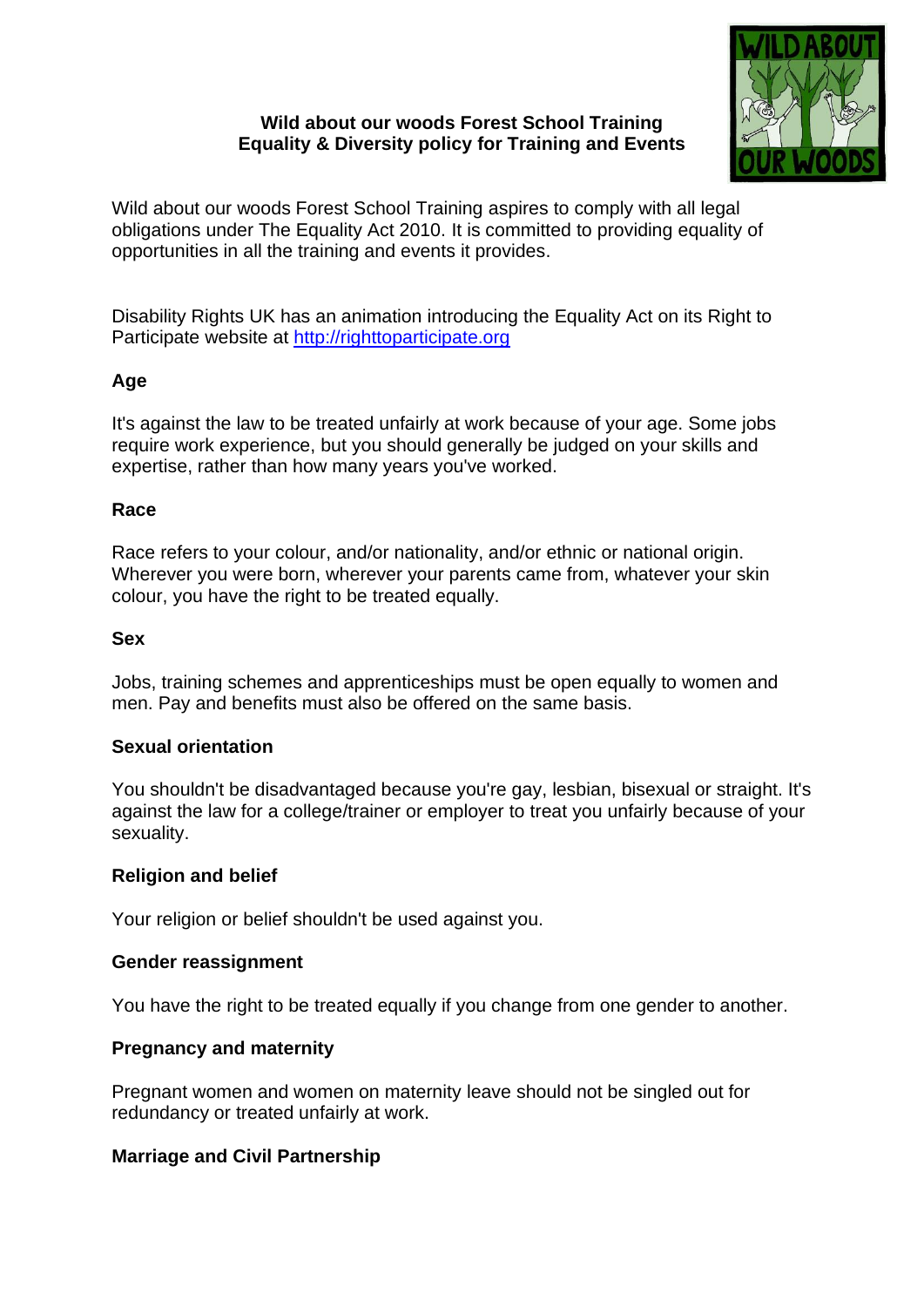Employees who are married and those who are in a civil partnership must be treated the same. Although marriage and civil partnership is listed in the Act as a protected characteristic, it does not provide protection against discrimination because of marriage and civil partnerships in the further and higher institution provisions.

This policy sets out the standards that we aspire to work towards

### *How do we ensure learners to any of our training courses, workshops or events are treated equally and have equal opportunity to participate fully?*

Learners are asked upon booking their place on a training/event whether they have any special requirements. This may include medical requirements, access needs, mobility issues etc.

When a requirement is declared, Wild about our woods Forest School Trainer takes all measures necessary to ensure that the learner is accommodated.

Wild about our woods Forest School Training and events venues are always as accessible as possible to individuals with mobility or access needs. But as the Forest School work is based in woodlands the learner needs to be aware in advance of the different terrain, they may be learning in.

Wild about our woods Forest School Training ensures provision can be made for learners of faith whether dietary provision, providing prayer provision or ensuring dates do not coincide with religious festivals.

Reasonable adjustments will be made by Wild about our woods Forest School Training for learners who have disabilities, including production of large-print materials and ensure the physical spaces we use are as accessible as possible.

All Wild about our woods Forest School trainers are asked to take responsibility for the promotion of respect, equality and diversity in the delivery of all training sessions as well as encouraging learners to do the same with each other. It is essential to challenge behaviours and opinions where necessary whilst maintaining an open and informal environment.

Trainers are asked to set up group agreements at the beginning of training; ensuring that they are providing a safe and secure space for learners.

#### *How do we ensure the content of training courses, workshops or events incorporate diversity?*

All Training planning and delivery demonstrates values and principles for inclusive good training practice. We utilise a checklist to set standards in planning.

Wild about our woods Forest School Training is aware that for some of our learners, English is not their first language and so our training courses aim to use as simple language as possible and refrain from using English language colloquialisms.